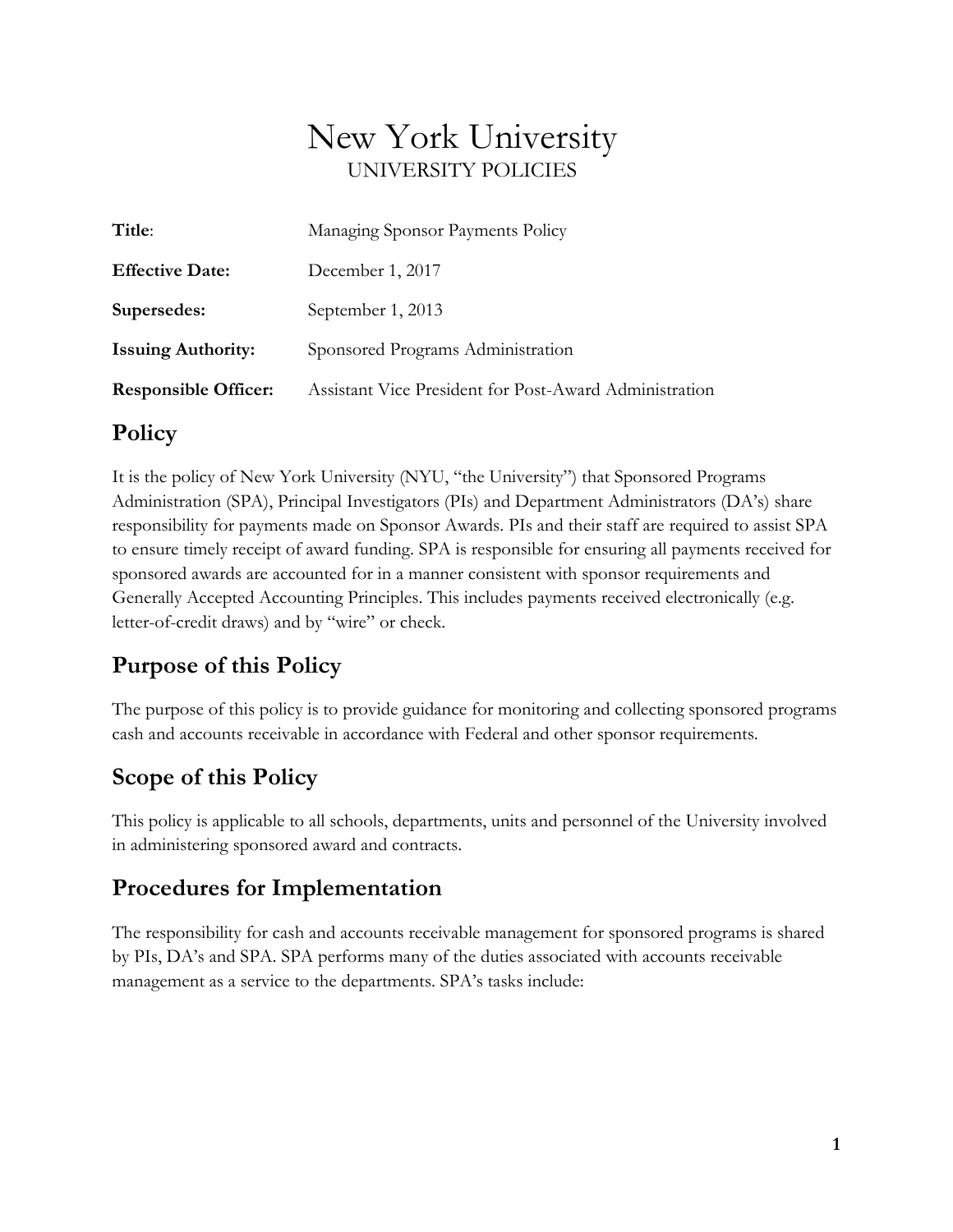- Performing letter of credit drawdowns;
- Submission and/or approval of invoices (when NYU is a subawardee, SPA is also responsible for submitting invoices to the prime);
- Following up on outstanding receivables and delinquent accounts; identifying issues causing delays in payment;
- Recording payments to sponsored projects; and
- Preparing and submitting financial reports to sponsors detailing payments and expenses.

An account receivable is established for a sponsored award in FAME at the time expenses are recorded. This receivable is cleared after payment is received and posted to the sponsored project.

For Federally sponsored awards, payment is received on a *cost reimbursement basis,* not at the time funds are authorized. SPA is responsible for preparing and performing Letter-of-Credit draws, which are processed through the respective agencies online payment system. The Federal agencies authorize a line of credit for the University to draw funds that meet the aggregate expenditure activity of the sponsor's awards to the University. SPA submits an LOC payment request up to three times a month for reimbursement of expenses. Payments are made to the University via Automated Clearing House (ACH) the following day.

For non-Federal sponsors and Federal sponsors with whom NYU does not have a letter-of-credit relationship, invoices are submitted periodically, typically monthly for an award depending on the billing terms established by the sponsor. The SPA financial analyst processes the invoice and monitors payments to ensure they are received timely and accurately.

Awards based on milestones, deliverables or scheduled periodic payments normally do not require an invoice to be submitted by SPA.

#### **Electronic Payments**

SPA will identify electronic payments recorded in the University's bank statement and apply the payment to the appropriate sponsored project in the University's financial system.

#### **Payments Received by Mail**

NYU occasionally receives checks from sponsors. Payments from Foundations should be routed immediately to the Office of Gift Administration for deposit. Checks should be hand-delivered to the respective office to ensure timely application of payment. A copy of the check, project ID and accompanying documentation should also be forwarded to SPA to ensure payment is applied to the correct sponsored project.

All non-Foundation payments that pertain to sponsored projects should be hand-delivered immediately to SPA for processing.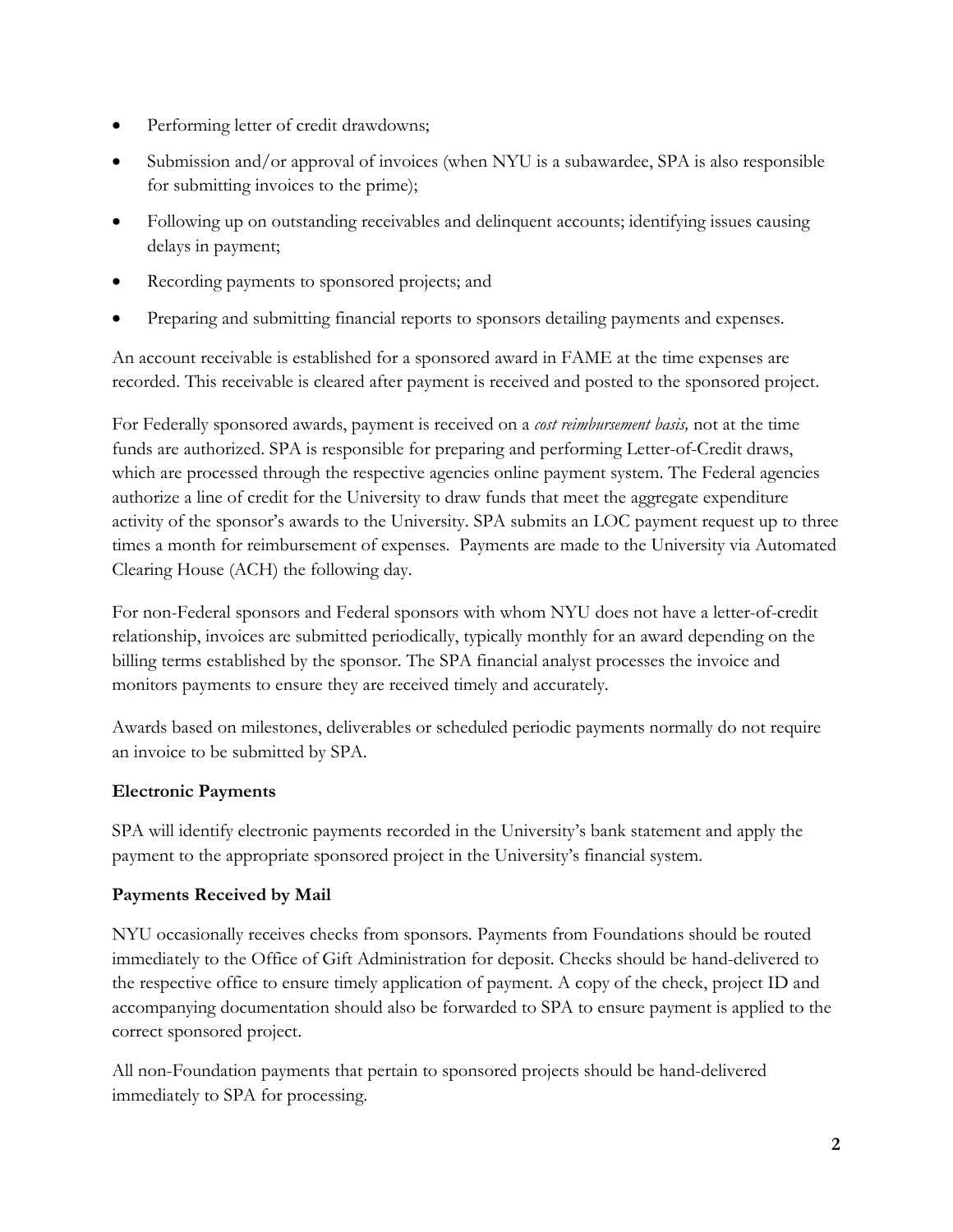There are a number of activities that must be carried out prior to and during LOC drawdowns and invoicing, as appropriate. These responsibilities are shared among the PIs, departments and SPA.

#### **Handling Expenditures for a Sponsored Project That Are Not Collectible**

If the expenditures for a sponsored project are not collectible, the amount must be funded by the department responsible for the project. The amount will be transferred to a departmental discretionary chartfield with the same function as the sponsored project. For example, the overexpenditure for a research grant will be transferred to a departmental cost share program. This is to ensure that the amount will be included in the research base for the Facilities and Administrative Cost Proposal.

#### **Refunds**

The University must remit to the Federal government amounts drawn in excess of expenditures plus accrued interest if the excess funds are not used within three business days. For all other sponsors, if the University is not entitled to retain funds received in excess of expenses (surplus), SPA will remit a refund to the sponsor. See the *[Award Closeout Policy](http://www.nyu.edu/about/policies-guidelines-compliance/policies-and-guidelines/award-closeout-policy-for-sponsored-programs.html)* for cases where the University is entitled to retain payments in excess of expenses.

#### **Role and Responsibilities**

#### *Departments/PIs*

- Ensure all costs charged to sponsored projects are allocable, allowable and reasonable;
- Submit progress/ technical reports;
- Timely submission of project deliverables;
- Provide support to central offices for preparation, submission and payment collection of invoices;
- Provide a departmental chartfield to which uncollectible amounts are transferred.

#### *Sponsored Programs Administration*

- Review sponsored project expenditures to ensure all costs charged to Sponsored Projects are allocable, allowable and reasonable up to and including final closeout;
- Provide technical support to PI's and Department Administrators for the interpretation of regulations and NYU's policies and procedures;
- Prepare Invoices, Letter-of-Credit drawdowns and reconciliations of billing and payments;
- Generate and monitor accounts receivable aging reports;
- Initiate invoice follow up at 60-90 days;